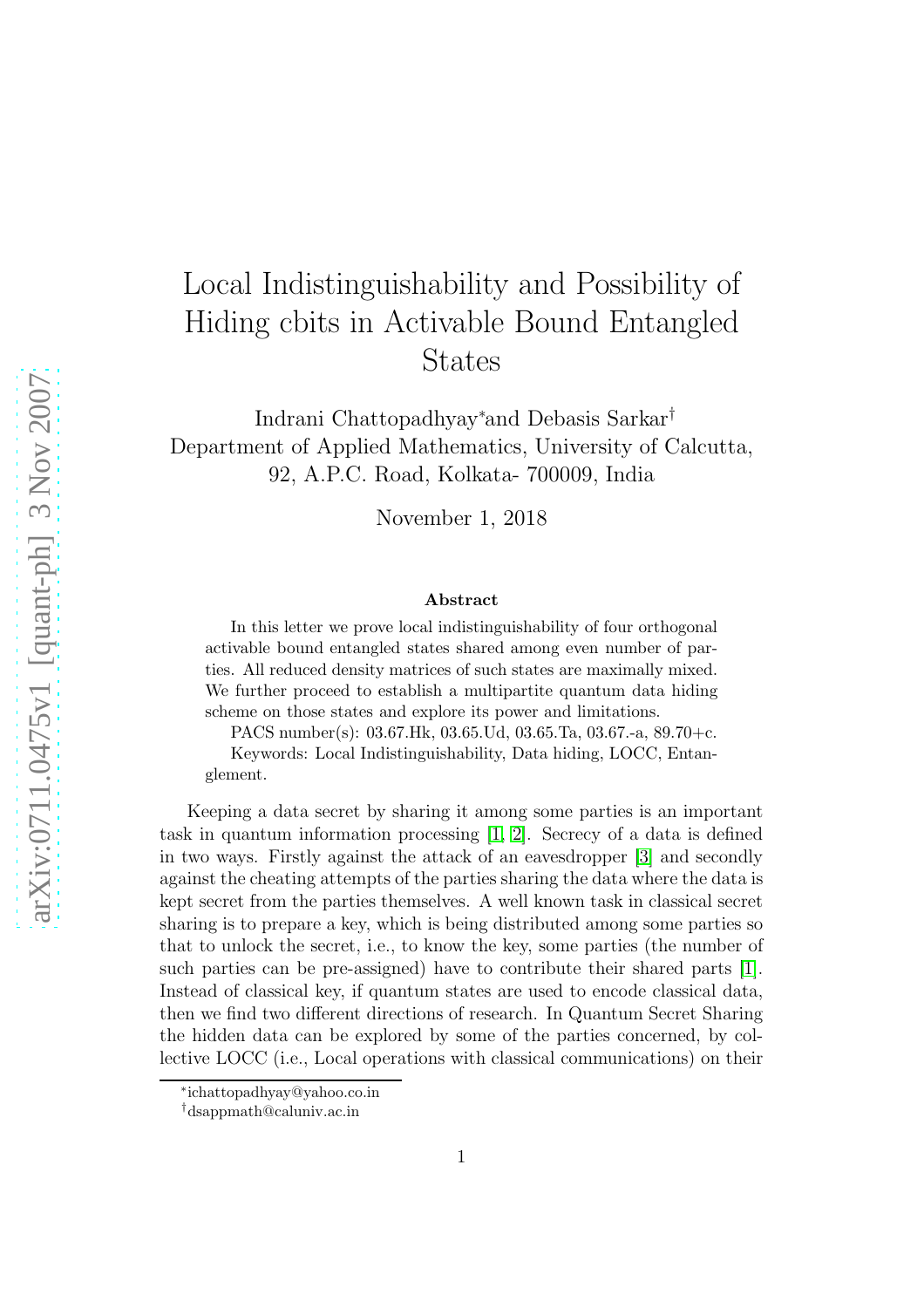shared parts and the maximum number of allowable cheating parties can be restricted in the time of construction of the protocol [\[2\]](#page-8-1). Another upcoming area of research is Quantum Data Hiding, where to reveal the secret it is not sufficient to use LOCC even if an arbitrary number of parties are involved in the cheating process. The study in this direction was motivated by the discovery of 'Quantum Nonlocality Without Entanglement' [\[4\]](#page-8-3), which establishes a very strange phenomenon that there are sets of orthogonal product states, not LOCC distinguishable.

Distinguishability of quantum states has immense importance in quantum information processing. For perfect discrimination, the set of states must be mutually orthogonal. However, for composite systems the situation is quiet different. In such cases, it would be preferred to restrict the set of allowable operations to be local in nature (i.e., LOCC). It is really hard to distinguish locally a set of quantum states (entangled or not) shared between a number of parties situated at distant places. Rather it shows many counter-intuitive results in quantum information theory. It is found that some orthogonal product states are locally indistinguishable [\[4\]](#page-8-3). In contrast, there are orthogonal entangled states that are locally distinguishable [\[5,](#page-8-4) [6,](#page-8-5) [7\]](#page-8-6). In this work, we have concentrated on local indistinguishability of some multipartite mixed entangled states. Multipartite entanglement is difficult to detect and very hard to characterize perfectly. Only some symmetric structures are available and usable in practical senses. Such symmetries sometimes provide the system an immense power to perform some otherwise impossible tasks. Here, we proceed in a quite different way to negate all the possibility of discriminating a set of four highly symmetric multipartite mixed states, shared between an even number of parties each holding a qubit system, by LOCC. It is proved that if such four states can be discriminated even with a small probability by LOCC, where single copy of one of them are given, then it is possible to distill out some positive amount of entanglement by some local processes, from a bound entangled state. This idea is quite similar in some senses, with the one given by Ghosh *et.al* [\[8\]](#page-8-7), to show the local indistinguishability of the four Bell states. However, we have considered here a general class of orthogonal mixed multipartite bound entangled states shared between even number of parties.

The local indistinguishable character and some other properties of our activable bound entangled states provide us the possibility of hiding classical bits in quantum states. We consider here the task of quantum data hiding to hide classical data in quantum states with a much more secured scenario. In quantum data hiding, classical information is kept secret in terms of quantum states shared among some parties situated at distant locations. The involved parties know which quantum state is used to encode which classical bit, but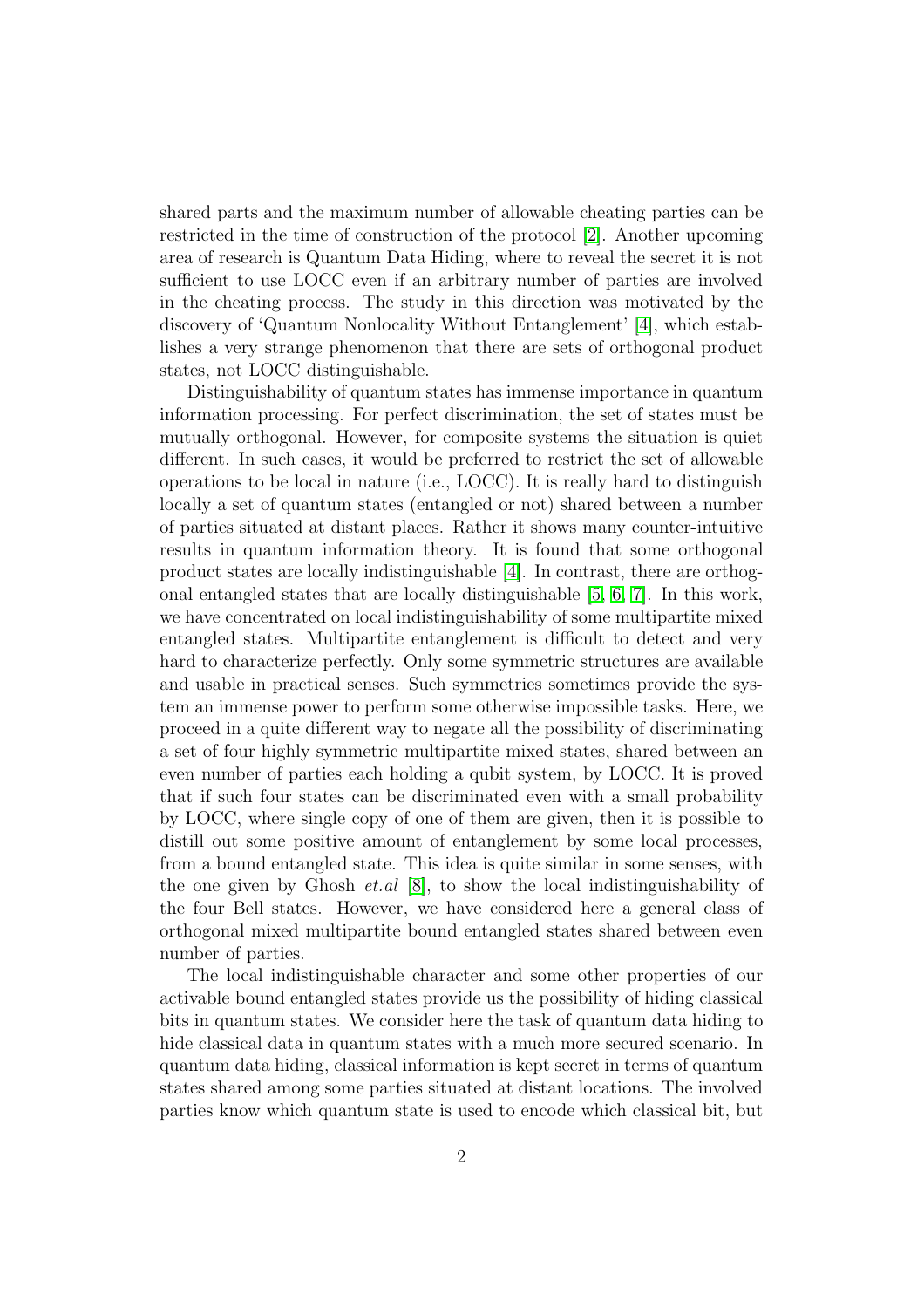do not know the actual state they are sharing. The security in such schemes must guarantee the requirement that the parties can not retrieve the secret by LOCC only. This imply, in a quantum data hiding scheme the hiding states must be necessarily locally indistinguishable. Such processes should necessarily require some amount (which may be pre-assigned) of quantum communication [\[9\]](#page-8-8), i.e., exchange of quantum information, to retrieve the hidden information. That pre-assigned amount of quantum communication defines the level of security of the hiding scheme. Previous works [\[10,](#page-8-9) [11\]](#page-9-0) suggest that the hiding states may be chosen to be separable. In case of pure states, maintaining the primary requirement of orthogonality and local indistinguishability property, it is impossible to find suitable pair of pure orthogonal entangled or separable states [\[5\]](#page-8-4) to hide one cbit of information. In entanglement based hiding schemes where the hiding states are taken to be entangled, it is expected that the scheme may be broken by a finite amount of prior entanglement shared between the unfaithful parties who may cheat others and try to retrieve the data. The aim of such a hiding scheme is to build a considerably high level of security with a minimum number of faithful parties, required to maintain the secrecy. By faithful parties we mean those who are not try to recover the hidden data by exchange of quantum information. In any such scheme, the hiding states are expected to have a highly symmetrical structure to construct the security bound, independent of any permutation of unfaithful parties. For that reason, only the number of unfaithful parties is important to establish the security of the protocol. Schemes are also proposed to encode quantum data in terms of qubits into hiding states and in bipartite case, it is found that hiding two classical bits is equivalent of hiding a qubit in a similar scenario  $[12]$ . Recently, Hayden *et.al.* [\[13\]](#page-9-2) gave an asymptotically secured data hiding scheme for a large amount of quantum data in multipartite setting. However, we consider here only hiding classical information in multipartite quantum states. Multiparty data hiding is quite an interesting as well as challenging job because of the strong security requirement. Earlier, Eggeling et.al. [\[11\]](#page-9-0) proposed a method for hiding a classical bit in multipartite separable quantum states, explicitly for  $N = 4$ . In this work, a protocol is proposed for hiding two classical bits rather than one cbit on activable bound entangled states in multi-qubit systems. As a generalization of Smolin state [\[14\]](#page-9-3), we found in any 2N qubit systems for  $N > 2$ , there are always four orthogonal activable bound entangled states [\[15\]](#page-9-4). The states are locally indistinguishable. But, there are some limitations in providing a hiding scheme. We investigate the possibility of hiding two bits of classical information in those four states of  $2N$  qubit system shared between 2N number of distant parties.

Firstly, let us describe the class of activable bound entangled states of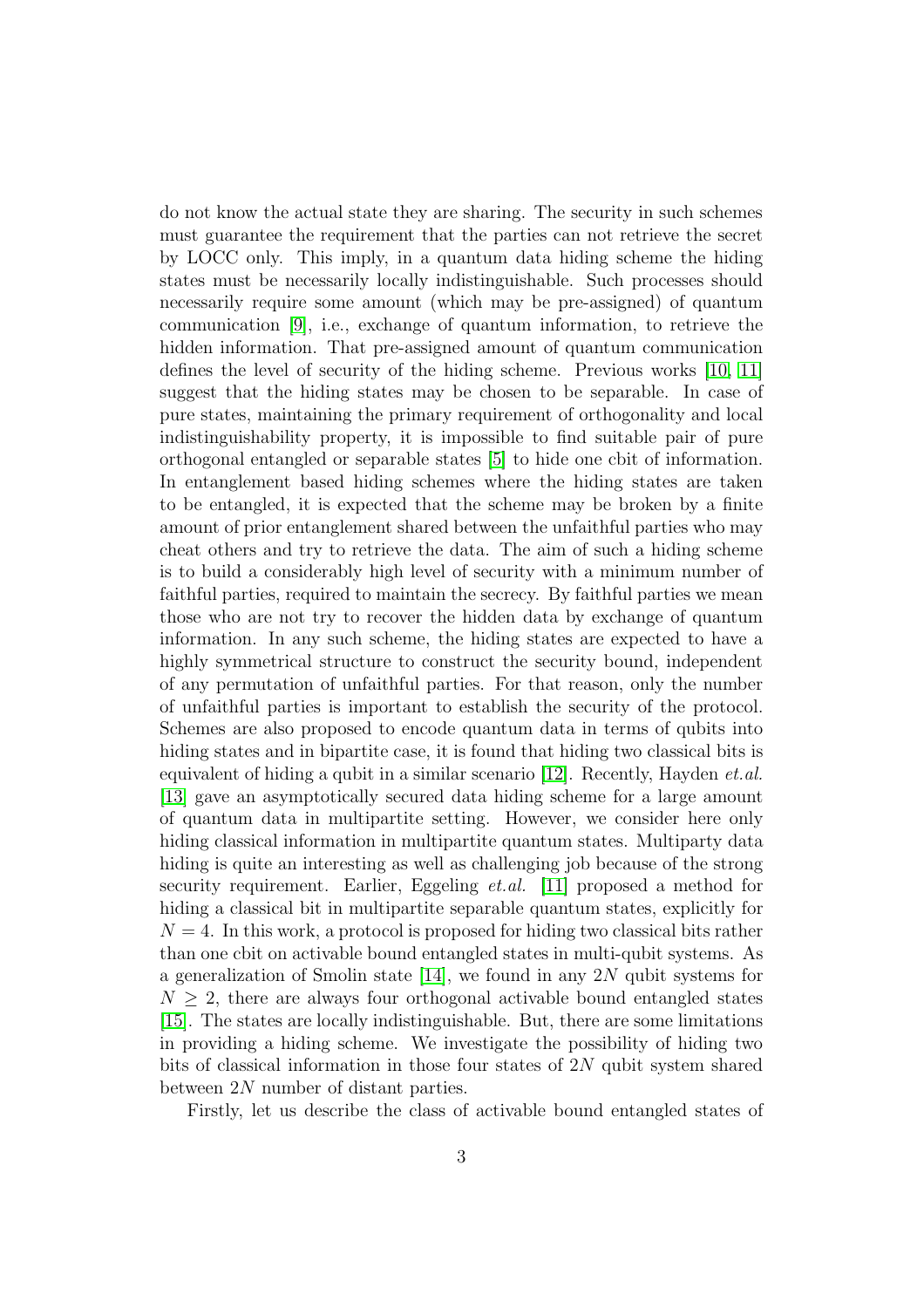multi-qubit system. The four qubit states are shared among four distant parties by sharing equiprobable mixture of pairs of Bell states taken in proper order.

<span id="page-3-1"></span>
$$
\rho_{4}^{\pm} = \frac{1}{4} \{ P[\Phi^{+}] \otimes P[\Phi^{\pm}] + P[\Phi^{-}] \otimes P[\Phi^{\mp}] + P[\Psi^{+}] \otimes P[\Psi^{\pm}] \n+ P[\Psi^{-}] \otimes P[\Psi^{\mp}] \} \n\sigma_{4}^{\pm} = \frac{1}{4} \{ P[\Phi^{+}] \otimes P[\Psi^{\pm}] + P[\Phi^{-}] \otimes P[\Psi^{\mp}] + P[\Psi^{+}] \otimes P[\Phi^{\pm}] \n+ P[\Psi^{-}] \otimes P[\Phi^{\mp}] \}
$$
\n(1)

where  $|\Phi^{\pm}\rangle \equiv \frac{|00\rangle \pm |11\rangle}{\sqrt{2}}$  and  $|\Psi^{\pm}\rangle \equiv \frac{|01\rangle \pm |10\rangle}{\sqrt{2}}$  are the Bell states, written in their usual basis and  $P[\cdot]$  represents projectors on those states. The state  $\rho_4^+$ , known as Smolin state [\[14\]](#page-9-3), is used to perform various quantum information theoretic tasks like secret key distillation, remote information concentration, etc., [\[16,](#page-9-5) [17\]](#page-9-6). Afterwards it is generalized to a class of activable bound entangled states in multiqubit systems [\[15\]](#page-9-4). In any even number of qubit system starting from four, there are exactly four states belonging to this class. A nice Bell-correlation is seen in this class between the states of two successive systems, that provides the generalization scheme. If we denote the 2N qubit states as  $\rho_{2N}^{\pm}, \sigma_{2N}^{\pm}$  then the next four states of  $2N+2$  qubit system are given by,

<span id="page-3-0"></span>
$$
\rho_{2N+2}^{\pm} = \frac{1}{4} \{ \rho_{2N}^{+} \otimes P[\Phi^{\pm}] + \rho_{2N}^{-} \otimes P[\Phi^{\mp}] + \sigma_{2N}^{+} \otimes P[\Psi^{\pm}] \n+ \sigma_{2N}^{-} \otimes P[\Psi^{\mp}] \} \n\sigma_{2N+2}^{\pm} = \frac{1}{4} \{ \rho_{2N}^{+} \otimes P[\Psi^{\pm}] + \rho_{2N}^{-} \otimes P[\Psi^{\mp}] + \sigma_{2N}^{+} \otimes P[\Phi^{\pm}] \n+ \sigma_{2N}^{-} \otimes P[\Phi^{\mp}] \}
$$
\n(2)

This correlation enables one to generate the whole class of states from the four qubit states by a recursive process. Our aim is to explore some special features of this class of states together with some practical usefulness.

Permutation Symmetry: The whole class of states are symmetric over all the parties concerned, i.e., the states remain invariant under the interchange of any two parties. The four states  $\rho_{2N+2}^{\pm}, \sigma_{2N+2}^{\pm}$  can be expressed as

$$
\rho_{2N+2}^{\pm} = \frac{1}{2^{2N}} \left\{ \sum_{i=1}^{2^{2N}} P[|\alpha_{2N+2}^{i}\rangle \pm \overline{|\alpha_{2N+2}^{i}\rangle}] \right\}
$$
  

$$
\sigma_{2N+2}^{\pm} = \frac{1}{2^{2N}} \left\{ \sum_{i=1}^{2^{2N}} P[|\beta_{2N+2}^{i}\rangle \pm \overline{|\beta_{2N+2}^{i}\rangle}] \right\}
$$

where  $\{|\alpha_{2N+2}^k\rangle, |\alpha_{2N+2}^k\rangle, |\beta_{2N+2}^j\rangle, |\beta_{2N+2}^j\rangle; k, j = 1, 2, \cdots, 2^{2N}\}\$ is the usual basis of  $2N + 2$  qubit system, divided in four equal parts of  $\frac{2^{2N+2}}{4} = 2^{2N}$ number of states, so that  $|\alpha_{2N+2}^k\rangle$ ,  $|\beta_{2N+2}^j\rangle$  can be expressed as

$$
|\alpha_{2N+2}^k\rangle = |p_1^k\rangle \otimes |p_2^k\rangle \otimes \cdots \otimes |p_{2N+2}^k\rangle \quad \forall \ k = 1, 2, \cdots, 2^{2N} \tag{3}
$$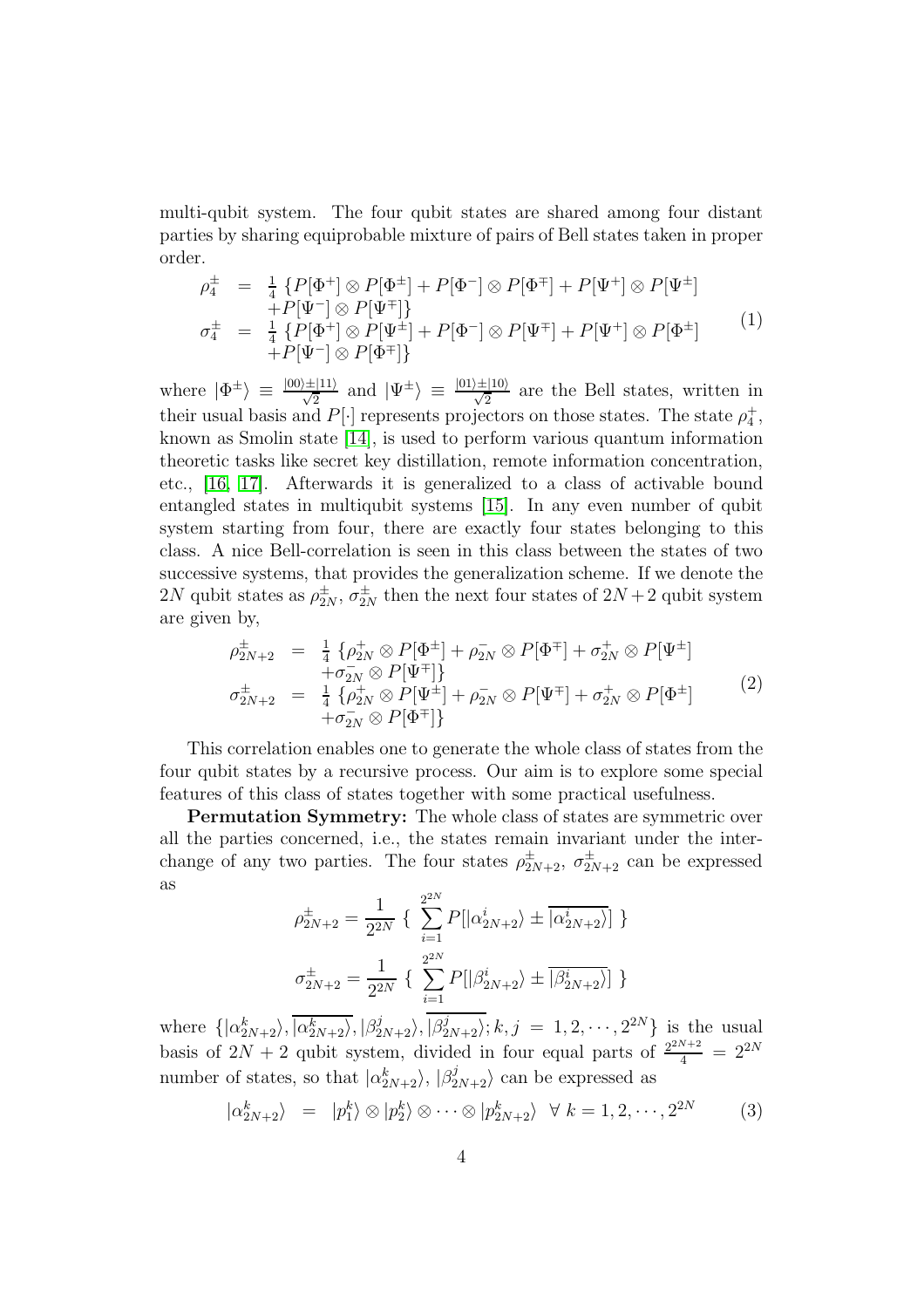where  $p_i^k \in \{0, 1\}$   $\forall i = 1, 2, \dots, 2N + 2$  with  $p_1^k = 0$  and

$$
|\beta_{2N+2}^j\rangle = |q_1^j\rangle \otimes |q_2^j\rangle \otimes \cdots \otimes |q_{2N+2}^j\rangle \quad \forall \ j = 1, 2, \cdots, 2^{2N} \tag{4}
$$

where  $q_i^j \in \{0, 1\}$   $\forall i = 1, 2, \dots, 2N + 2$  with  $q_1^j = 0$ , such that

$$
\sum_{i=1}^{2N+2} p_i^k = 0 \pmod{2}, \sum_{i=1}^{2N+2} q_i^j = 1 \pmod{2}
$$

(i.e. number of zero's in any  $\alpha_{2N+2}^k(\beta_{2N+2}^j)$  is even(odd)). The states  $\overline{|\alpha_{2N+2}^k\rangle}$ and  $|\beta_{2N+2}^j\rangle$  are orthogonal to the states  $|\alpha_{2N+2}^k\rangle$  and  $|\beta_{2N+2}^j\rangle$  respectively for all possible values of k and j. In the above form, if we permute any two parties then all  $|\alpha_{2N+2}^k\rangle$  for  $k = 1, 2, \dots, 2^{2N}$ , are interchanged within themselves and their orthogonals  $\overline{|\alpha_{2N+2}^k\rangle}$ . Similarly for all  $|\beta_{2N+2}^j\rangle$ 's for  $j = 1, 2, \dots, 2^{2N}$ . This simple property implies the permutation symmetry of all the four states in  $2N + 2$  qubit system. In particular, the explicit form of the 4-qubit states are,

$$
\rho_4^{\pm} = \frac{1}{4} (P[0000 \pm 1111] + P[0011 \pm 1100] + P[0101 \pm 1010] \n+ P[0110 \pm 1001]) \n\sigma_4^{\pm} = \frac{1}{4} (P[0001 \pm 1110] + P[0010 \pm 1101] + P[0100 \pm 1011] \n+ P[0111 \pm 1000])
$$
\n(5)

where the permutation symmetry of the states over all the concerned parties is very much clear.

**Orthogonality:** From Eq.[\(2\)](#page-3-0) it is clear that the four states of  $2N + 2$ qubit system are orthogonal to each other if the  $2N$  qubit states are so. Also from Eq.[\(1\)](#page-3-1) we observe that the four states  $\rho_4^{\pm}$ ,  $\sigma_4^{\pm}$  of four qubit system are mutually orthogonal. Thus in a recursive way it provides orthogonality of the four activable bound entangled states of any even qubit systems starting from four.

Local Indistinguishability: The four states of 2N qubit system, for  $N \geq 2$  are locally indistinguishable. To prove it, let us assume that for some value of  $N \geq 2$ , the four states  $\rho_{2N}^{\pm}, \sigma_{2N}^{\pm}$  are locally distinguishable. Now, consider the state,

$$
\rho_{2N+2}^+ = \frac{1}{4} \left\{ \rho_{2N}^+ \otimes P[\Phi^+] + \rho_{2N}^- \otimes P[\Phi^-] + \sigma_{2N}^+ \otimes P[\Psi^+] + \sigma_{2N}^- \otimes P[\Psi^-] \right\}
$$

where the first 2N parties are  $A_1, A_2, \ldots, A_{2N-1}, B_1$  and last two parties are  $A_{2N}, B_2$ , i.e., the state is separable by construction in  $A_1A_2 \ldots A_{2N-1}B_1$ :  $A_{2N}B_2$  cut. Again, the state is symmetric with respect to the interchange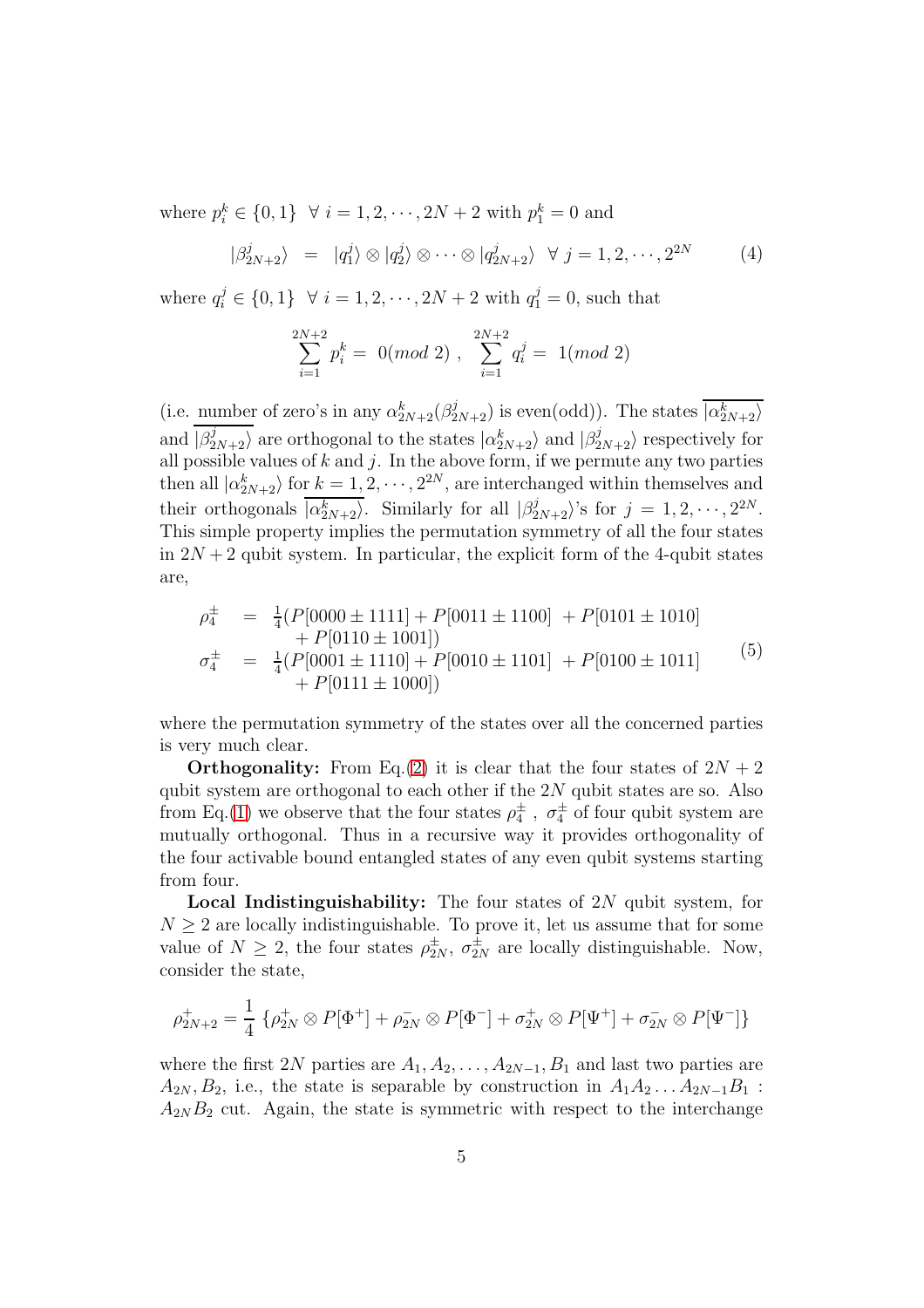of any two parties, i.e.,  $\rho_{2N+2}^{+}$  has the same form if the first  $2N$  parties are  $A_1, A_2, \ldots, A_{2N}$  and last two parties are  $B_1, B_2$ . If, the four states  $\rho_{2N}^{\pm}, \sigma_{2N}^{\pm}$ are locally distinguishable, then by LOCC only,  $A_1, A_2, \ldots, A_{2N}$  are able distinguish between the states  $\rho_{2N}^{\pm}, \sigma_{2N}^{\pm}$ . The remaining state between  $B_1$ and  $B_2$ , is then any one of the Bell states correlated according as above, so that  $A_1, A_2, \ldots, A_{2N}$  are able to share a Bell state among  $B_1$  and  $B_2$ , which is impossible as initially there is no entanglement in between  $B_1$  and  $B_2$ . So, all the four states  $\rho_{2N}^{\pm}, \sigma_{2N}^{\pm}$  are locally indistinguishable for any  $N \geq 2$ . Our protocol also suggest that the states are even probabilistically indistinguishable for any  $N \geq 2$ , as it is impossible to share any entanglement by LOCC between  $B_1$  and  $B_2$ . Let us assume that the four states are locally indistinguishable with some probability  $p > 0$ , then having shared the state  $\rho_{2N+2}^+$  among the  $2N+2$  parties, any set of  $2N$  parties may able to distinguish their joint local system with that probability  $1 > p > 0$  and correspondingly they may share on average a portion of Bell state among the other two parties. In this way it is possible to extract on average some amount of entanglement by performing LOCC only. This contradicts with the bound entangled nature of  $\rho_{2N+2}^+$ . Thus the four states of 2N qubit system are even probabilistically locally indistinguishable.

Maximal Ignorance: Ignorance of any one party(i.e., by tracing out one qubit system) from any of the four states  $\rho_{2N+2}^{\pm}, \sigma_{2N+2}^{\pm}$  will results in the state  $\frac{1}{2^{2N+1}}I^{2N+1}$ . To establish this result let us first show that it is true for the 4-qubit states. The first of the four qubit state is,

$$
\rho_{4}^{+} = \frac{1}{4} \{ P[\Phi^{+}] \otimes P[\Phi^{+}] + P[\Phi^{-}] \otimes P[\Phi^{-}] + P[\Psi^{+}] \otimes P[\Psi^{+}] \n+ P[\Psi^{-}] \otimes P[\Psi^{-}] \} \n= \frac{1}{4} \{ P[\frac{|00\rangle + |11\rangle}{\sqrt{2}}] \otimes P[\Phi^{+}] + P[\frac{|00\rangle - |11\rangle}{\sqrt{2}}] \otimes P[\Phi^{-}] \n+ P[\frac{|01\rangle + |10\rangle}{\sqrt{2}}] \otimes P[\Psi^{+}] + P[\frac{|01\rangle - |10\rangle}{\sqrt{2}}] \otimes P[\Psi^{-}] \} \n= \frac{1}{8} \{ (P[|00\rangle] + P[|11\rangle] ) \otimes (P[\Phi^{+}] + P[\Phi^{-}] ) + (P[|01\rangle] \n+ P[|10\rangle] ) \otimes (P[\Psi^{+}] + P[\Psi^{-}] ) + (|00\rangle\langle 11| + |11\rangle\langle 00|) \otimes (P[\Phi^{+}] \n- P[\Phi^{-}] ) + (|01\rangle\langle 10| + |10\rangle\langle 01|) \otimes (P[\Psi^{+}] - P[\Psi^{-}] ) \} \n(6)
$$

Thus tracing out first qubit system of the above state we will obtain,

$$
\rho_3' = \frac{1}{8} \left\{ (P[|0\rangle] + P[|1\rangle]) \otimes (P[\Phi^+] + P[\Phi^-]) \right.\n+ (P[|0\rangle] + P[|1\rangle]) \otimes (P[\Psi^+] + P[\Psi^-])\n\n= \frac{1}{8} (P[|0\rangle] + P[|1\rangle]) \otimes (P[\Phi^+] + P[\Phi^-] + P[\Psi^+] + P[\Psi^-])\n\n= \frac{1}{2^3} I \otimes I^2\n\n= \frac{1}{2^3} I^3
$$
\n(7)

Similarly all the other three four qubit states have this property. The next step is to prescribe a mathematical induction process to prove this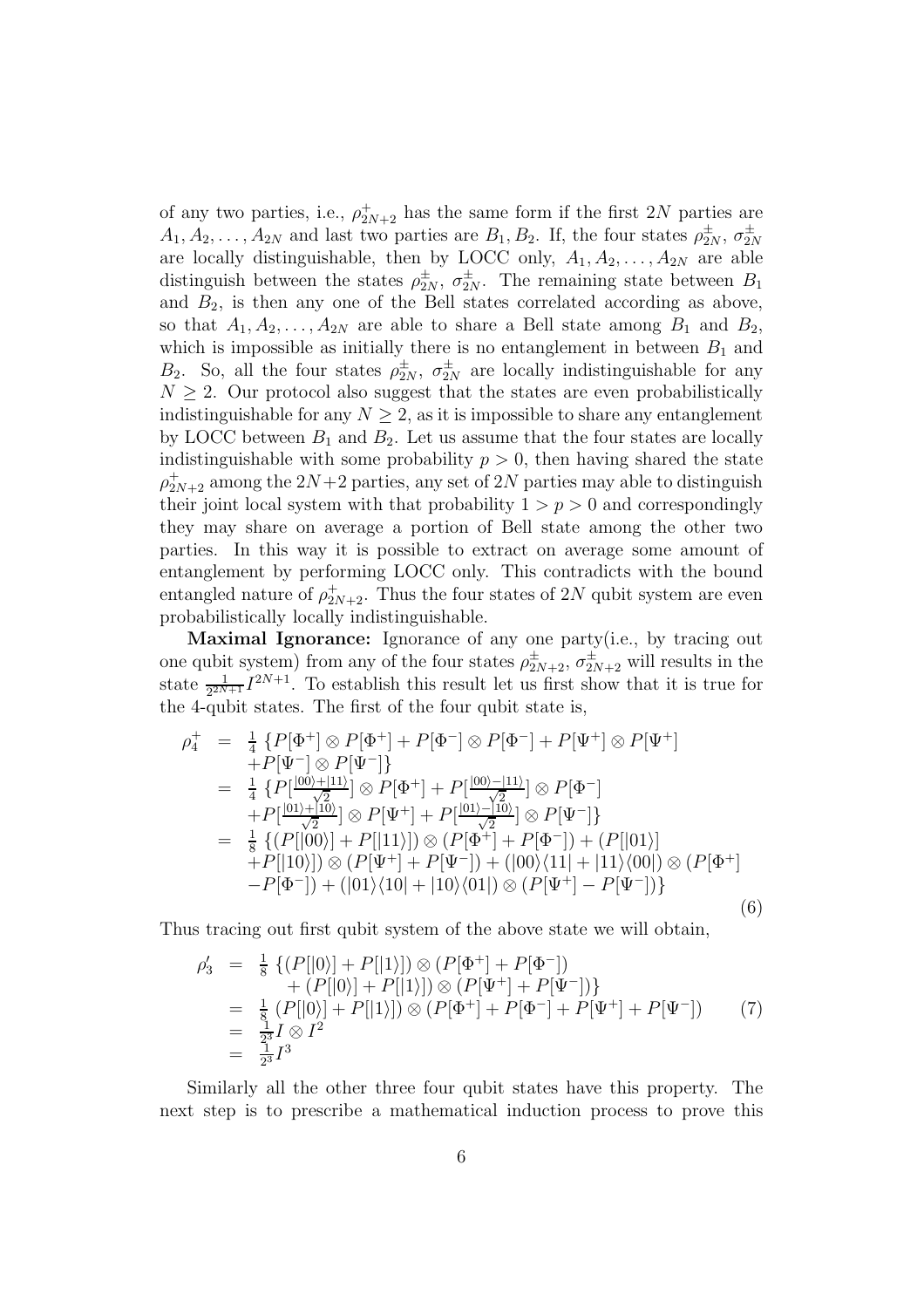property for the whole class of states, taken into consideration. The process will ensure that if the statement of the property is true for the  $2N$  qubit states then so also the  $2N + 2$  qubit states and thus proceeding from the 4 qubit states to the 6 qubit states, then from 6 qubit to 8 qubit and so on. For this purpose, we assume that for some integer N, the four states  $\rho_{2N}^{\pm}$ ,  $\sigma_{2N}^{\pm}$  have this property. Thus tracing out the first qubit system of  $\rho_{2N}^{\pm}$ ,  $\sigma_{2N}^{\pm}$ , will results in  $\frac{1}{2^{2N-1}}I^{2N-1}$ . Then applying the relation [\(2\)](#page-3-0) we will show that, tracing out the first qubit system of the state  $\rho_{2N+2}^{\pm}$  will give  $\frac{1}{2^{2N+1}}I^{2N+1}$ . Taking trace over the first qubit system of  $\rho_{2N+2}^{\pm}$  will produce,

$$
\begin{array}{rcl}\n\rho'_{2N+1} & = & \frac{1}{4} \cdot \frac{1}{2^{2N-1}} I^{2N-1} \otimes (P[\Phi^+] + P[\Phi^-] + P[\Psi^+] + P[\Psi^-]) \\
& = & \frac{1}{2^{2N+1}} I^{2N-1} \otimes I^2 \\
& = & \frac{1}{2^{2N+1}} I^{2N+1}\n\end{array} \tag{8}
$$

In a similar manner it can be shown that all the four states  $\rho_{2N+2}^{\pm}, \sigma_{2N+2}^{\pm}$  have this property, if it holds for the  $2N$  qubit states. Now, we already found the result that the four qubit states have this property and assuming the validity of this property for the four states of  $2N$  qubit system, we find the property is also true for the  $2N + 2$  qubit states. Thus through a recursive method we obtain, the property is true for the whole class of states. As the states are symmetric over permutation of all parties, thus tracing out any one party results the same. This will also imply that the individual density matrices of each party is a maximally mixed state, i.e.,  $\frac{1}{2}I$ .

This class of states appears to be very suitable to construct a data hiding protocol. Instead of finding two orthogonal mixed states to hide one cbit of information, here we want to use all the four orthogonal, highly symmetric mixed entangled states, to hide classical bits. Our protocol is to hide two cbit of information  $b = 0, 1, 2, 3$  between  $2N + 2$  number of parties separated by distance, by sharing the four states  $\rho_{2N+2}^{\pm}, \sigma_{2N+2}^{\pm}$ , for  $N \geq 1$  among themselves. The hidden data is secured against every possible LOCC among all the parties and against any sort of quantum communication among  $2N+1$ parties as the hidden data can not retrieved perfectly, until and unless all the parties remain separated or all of the  $2N + 2$  parties are dishonest.

Security against LOCC: The class of four states of  $2N + 2$  qubit system, for  $N \geq 1$ , used for sharing the data are locally indistinguishable not only deterministically but also probabilistically (shown earlier). So considering all the parties to be dishonest, they can not even probabilistically recover the hidden data perfectly by local operations on their subsystems and communicating each other through some classical channel. However imperfect knowledge of hidden data may be obtained by LOCC.

Security against Global operation: The data remains secure under the action of any  $2N+1$  number of dishonest distant parties, who are allowed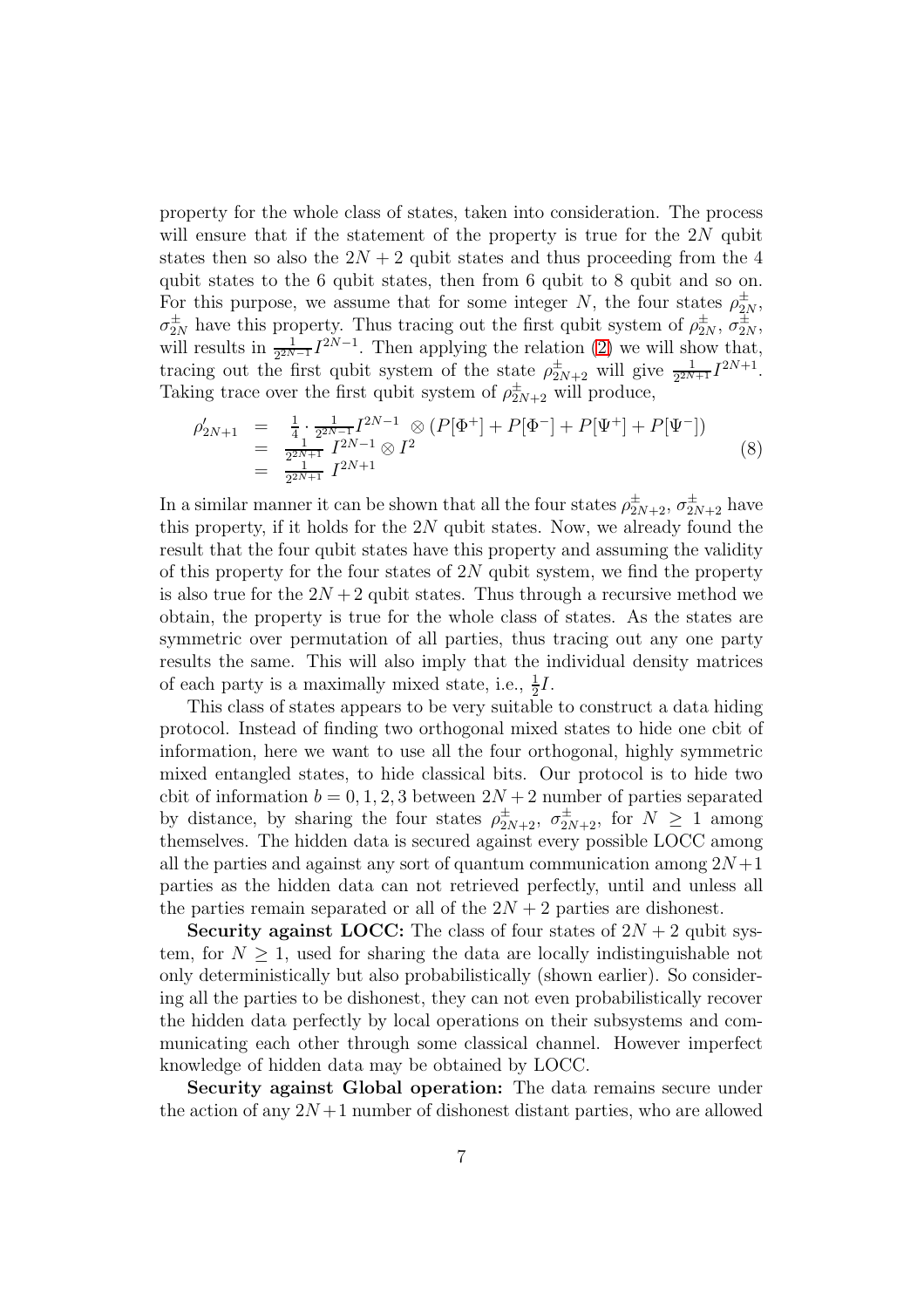to make global operations, by joining in some labs and make collective operation on their joint system. This follows from the maximal ignorance property of the activable bound entangled states, as ignorance of the system of the honest party (there should be at least one such or otherwise the states are obviously globally distinguishable as being orthogonal to each other) gives the reduced density matrix of the others to be the maximally mixed state. Here the quantum communication is allowable among a maximum number of parties, i.e.,  $2N + 1$ .

It is interesting to note that in the above protocol we need only one honest party, not allowed to communicate with the others through some quantum channel. The hider may not be a part of the system. It is also not necessary that the hider herself encrypt the bit in the quantum state and thus knows the hidden data.

Limitations regarding Inconclusive distinguishability: Although our protocol appears to be quite nice to maintain the secrecy of the hidden data in a very stronger manner, but it has some limitations. So far we have only considered perfect distinguishability of the states. Precisely, it implies that we have to discriminate the state supplied, from the whole set (here the set of four states of  $2N + 2$  qubit system). However, it may be possible to determine whether the given state belongs to some particular subset of the whole set of states. i.e., although it is impossible to distinguish perfectly the four states  $\rho_{2N+2}^{\pm}, \sigma_{2N+2}^{\pm}$ , for  $N \geq 1$  even with an arbitrarily small probability by LOCC, but it is possible to determine by LOCC, either the given state belongs to a subset containing any two of  $\rho_{2N+2}^+$ ,  $\rho_{2N+2}^-$ ,  $\sigma_{2N+2}^+$  and  $\sigma_{2N+2}^-$  or from other two. For example, if  $\rho_{2N+2}^+$  and  $\rho_{2N+2}^-$  are in a group and  $\sigma_{2N+2}^+$ ,  $\sigma_{2N+2}^-$  are in another group, then by measuring on  $\sigma_z$  basis in each party and checking only the parity (even or odd number of zeros or ones), it is possible to discriminate any state from the four  $\rho_{2N+2}^{\pm}, \sigma_{2N+2}^{\pm}$ , the group it belongs. The basic fact of this set discrimination, taken two together, is that the four states  $\rho_{2N+2}^{\pm}, \sigma_{2N+2}^{\pm}$  are locally Pauli connected.

In conclusion we have obtained a class of highly symmetric activable bound entangled states in any even number of parties that are locally indistinguishable, if single copy of the states are given. We have formulated a scheme to hide two bits of classical information by sharing it among  $2N + 2$ number of parties, for any  $N \geq 1$ . The advantage of our protocol is that the number of parties can be extended in pairs up to any desired level keeping the individual systems only with dimension two. The hidden information can not be exactly revealed by any classical attack of the corresponding parties and also against every quantum attack, as long as one party remains honest. However, the hiding scheme has some limitations from the viewpoint of set distinguishability. The states are nice for practical preparation by sharing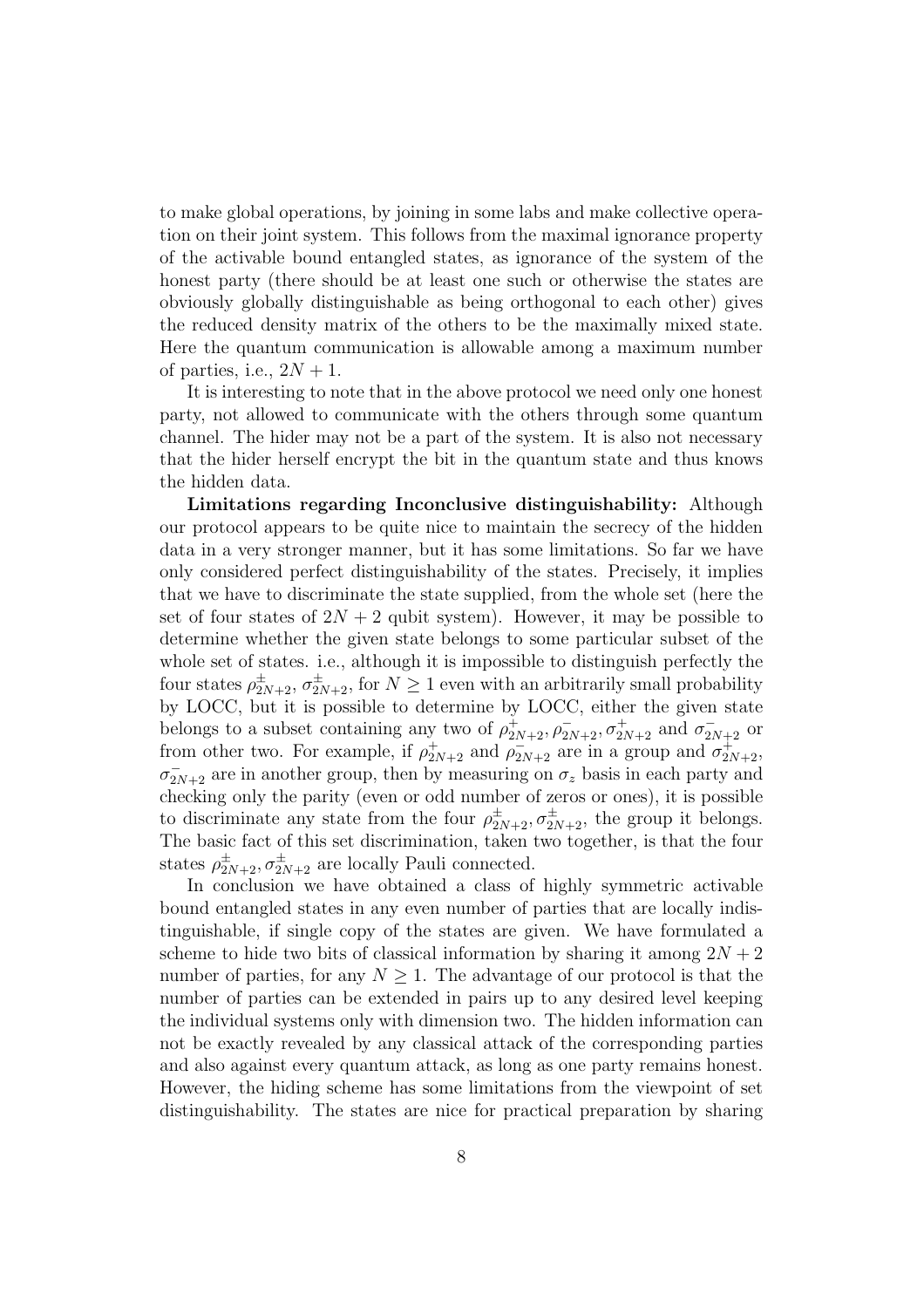Bell mixtures among distant parties. This class of locally Pauli connected but local indistinguishable states with the power of activable boundness opens a new direction in the study of the relation between nonlocality and local distinguishability.

Acknowledgement. The authors thank the referees for their valuable suggestions and comments. They are also grateful to G. Kar for useful discussions concerning the issue of this paper. I.C. acknowledges CSIR, India for providing fellowship during this work.

## <span id="page-8-0"></span>References

- <span id="page-8-1"></span>[1] A. Samir, Commun. ACM 22, 612 (1979).
- <span id="page-8-2"></span>[2] R. Cleve, D. Gottesman and H. K. Lo, Phys. Rev. Lett. 83, 648 (1999); D. Gottesman, Phys. Rev. A, 61, 042311 (2000).
- [3] C. H. Bennett, G. Brassard, Proceedings of IEEE International connference on Computers, Systems and Signal Processing, Bangalore, India, 1984, pp.175-179; A. K. Ekert, Phys. Rev. Lett. 67, 661 (1991).
- <span id="page-8-3"></span>[4] C. H. Bennett, D. P. DiVincenzo, C. A. Fuchs, T. Mor, E. Rains, P. W. Shor, J. A. Smolin, and W. K. Wootters, Phys. Rev. A, 59, 1070-1091 (1999).
- <span id="page-8-4"></span>[5] J. Walgate, A. J. Short, L. Hardy, and V. Vedral, Phys. Rev. Lett. 85, 4972 (2000).
- <span id="page-8-6"></span><span id="page-8-5"></span>[6] H. Fan, *Phys. Rev. Lett.* **92**, 177905 (2004).
- [7] S. Ghosh, G. Kar, A. Roy and D. Sarkar, Phys. Rev. A 70, 022304  $(2004).$
- <span id="page-8-7"></span>[8] S. Ghosh, G. Kar, A. Roy, A. SenDe and U. Sen, Phys. Rev. Lett. 87, 277902 (2001).
- <span id="page-8-8"></span>[9] C. H. Bennett and S. J. Wiesner, Phys. Rev. Lett. 69, 2881 (1992); C. H. Bennett, G. Brassard, C. Crépeau, R. Jozsa, A. Peres and W. K. Wootters, Phys. Rev. Lett. 70, 1895 (1993).
- <span id="page-8-9"></span>[10] B. M. Terhal, D. P. DiVincenzo and D. W. Leung, Phys. Rev. Lett. 86, 5807 (2001); D. P. DiVincenzo, D. W. Leung and B. M. Terhal, IEEE Trans Inf. Theory 48, 580 (2002); LANL e-print [quant-ph/0103098.](http://arxiv.org/abs/quant-ph/0103098)